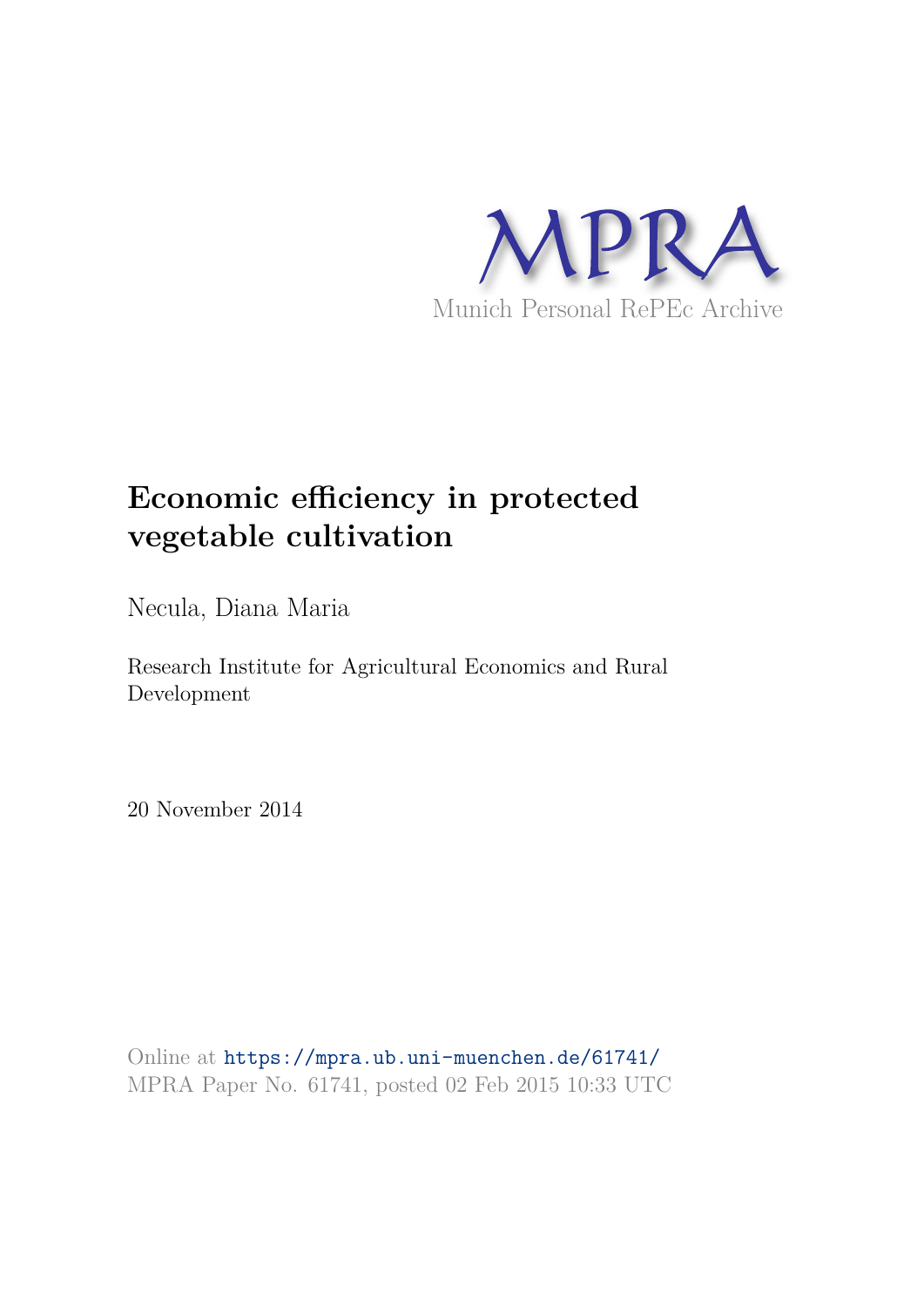## **THE ECONOMIC EFFICIENCY FOR THE VEGETABLE CULTURE IN PROTECTED AREA**

## **Necula Diana Maria<sup>1</sup>**

**Abstract** *In this study, it is considered setting up a vegetable farm in protected areas and the economic efficiency of the proposed vegetable crops . The investment itself involves setting up a vegetable farm in protected areas, whose capacity will be of 1,000 square meters. The proposed vegetable varieties for cultivation are: tomatoes, cucumbers and spinach . The solarium will consist of two modules with metal structure covered with plastic wrap in dual inflatable fitted with drip irrigation and fertigation. For water supply is provided drilled and purchase of equipment needed in the production flow: tiller, drill, plug, etc. In the analysis performed we estimated two hypothetical situations: where basic investment expenditures (106,578 lei) are covered by the loan to the bank and the situation in which the investment is financed 40% by way of grant and 60% loan form the bank. . Are calculated for each of these two cases the basic investment expenses, receipts and payments for a period of 5 years at the date of investment*.

**Keywords**: *Vegetable farm, investment, payments and receipts.*

#### **INTRODUCTION**

The vegetables are part of the daily food ration of man, either fresh or processed, which has a significant economic importance, both for the consumer and producer of vegetables.

The statistics show that the main vegetables produced in Romania, in order of weight are, potatoes, followed by cabbage, tomatoes, sugar beet, melons, onions, cucumbers and peppers.

Although Romania has favorable conditions for the cultivation of vegetables, horticultural system degradation led to the Romanian market entry of imported vegetables: tomatoes, peppers, cucumbers, peas, potatoes, onions, etc. The vegetables import is done for reasons of demand substitution, not to make something that does not grow in our country .

The amount of vegetables consumed is influenced by several trends that currently occurs on Romanian market.

First, there is a tendency for consumers to switch to local products, especially when it comes to seasonal products. Romanian taste and quality are recognized and appreciated by consumers preferring them at the expense of another origin.

Secondly, a tendency to move towards a healthier diet that includes a higher intake of vegetables and fruits. In Romania, the annual consumption of fruits and vegetables is about 120 kg / capita, and the EU average, is between 180-200 kg/capita.

#### **MATERIAL AND METHOD**

 This study was gone through two hypothetical situations: where the costs for the basic investment loan is covered by the bank and the situation in which the investment is funded through grants and bank loan.

 As a method of analysis it was used the normative and constructive method which consists of a comparative analysis of two hypothetical situations proposed.

## **RESULTS AND DISCUSSION**

#### **1.Project Description**

-

 The solarium is designed specifically for both the climate in Romania coverage recommended height (trough height: 2.30 m Ridge height: 4.00 m), ventilation and resistance to the strong winds 110 km / h and deep snow (50kg / m vertical load).

<sup>&</sup>lt;sup>1</sup> Researcher Diana Maria Necula, ICEADR, necula.diana @ iceadr.ro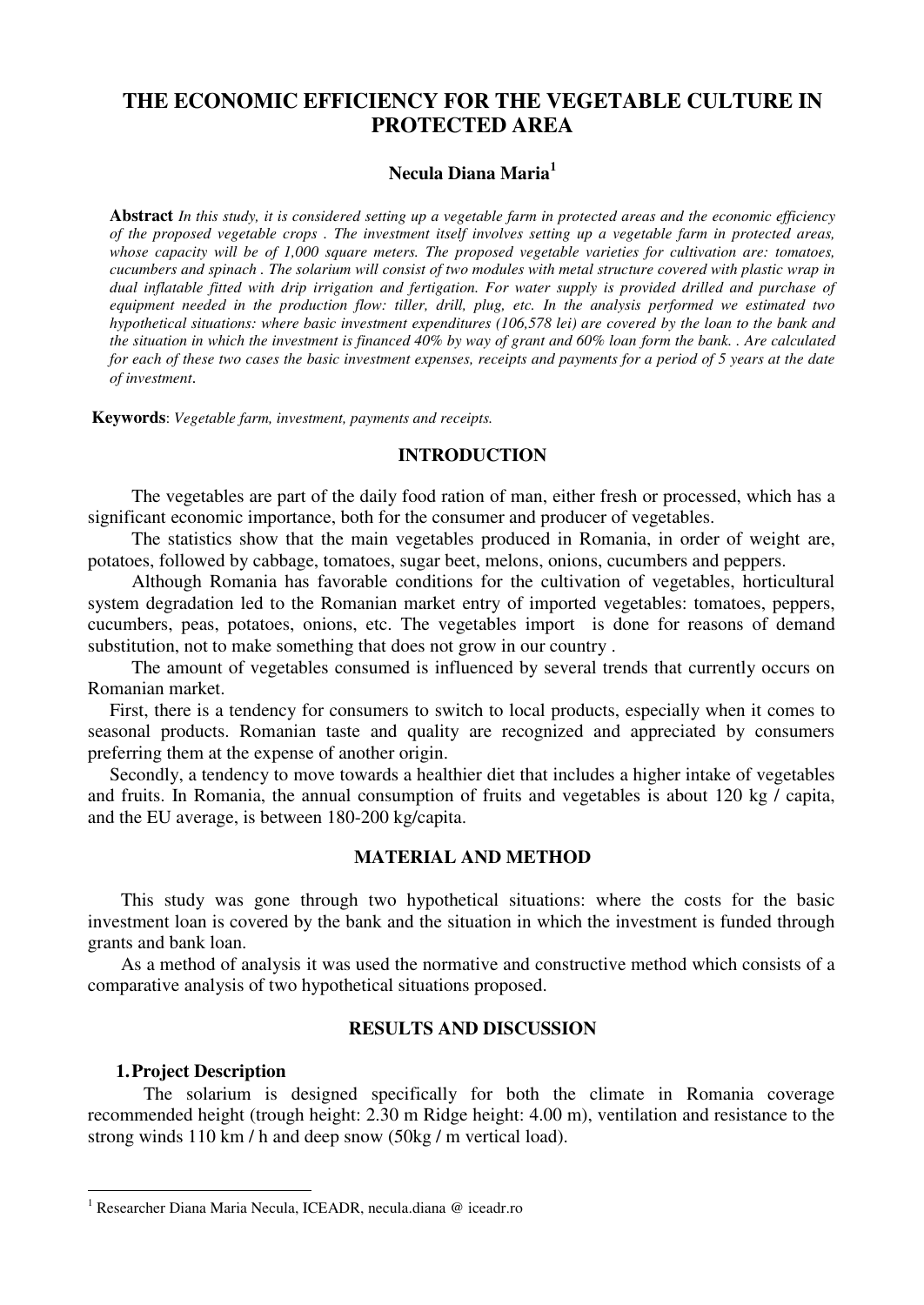The solarium coverage is made with plastic, inflatable double system with long-term use. Isolation front end is made of double-layer inflatable foil.

 To access the greenhouse is mounted a metal sliding door with the opening of two pieces of 3.3 m covered with poly carbonate (lexan) of 6 mm and the rail is secured in concrete, with a height of 2.25 m. The side ventilation is achieved through openings wound manually operated.

 **For power supply** KIT is proposed installation of a PV power 840W to ensure consisting of polycrystalline 280W solar panels, size: 1956 \* 992 \* 50mm.

 **For water supply we** proposed the establishment of a deep drilled 30 m to ensure crop irrigation for water needed. It is provided with a manhole and will use PVC tube with a diameter of 125mm.

## **The irrigation system and drip fertigation, comprising:**

Main water supply pipeline,

• 10 drip hose lines (tube) diameter 16 mm solar module, the droppers are placed at 30 cm distance / rate of 2.0 l / h / dropper.

 Pump Dispensers (type DOSATRON) mounted on backbone connected to the source of water and fertilizer tank.

 The fertirrigation drip system is the most effective solution for irrigation of vegetables in greenhouses and in the field. The drip irrigation has a plurality of advantages listed below, leads finally to obtain a production increase of up to one hundred percent and increase product quality.

## **Advantages of irrigation and drip irrigation are**:

Allows accurate dosing of water required different types of crops, eliminating losses;

Allows management of fertilizers and various treatments during irrigation;

 Maintain soil structure and texture so that the root system of plants can grow much better than other methods of irrigation;

 The drip irrigation does not cool the soil which eliminates the stress of the plant that would have had if other than drip irrigated;

 Collapse possibility of developing wet weeds because the only active area of plant roots in culture, resulting in the elimination of weed control treatments;

- Collapse can spread throughout the crop diseases and pests;
- Low energy consumption and water;

 Dry areas between the rows of plants allow easy access within specific cultures so that work can be made easier and faster .;

 Manpower necessary for the operation of drip irrigation system is much lower compared to other forms of irrigation, which means more time for other activities and reduce costs;

Drip fertigation installation does not require skilled labor exploitation;

 As an accumulation of some of the benefits listed above, drip fertigation system can provide increased productivity by up to 100%;

It will acquire the technological equipment necessary: tiller, plow, rotary, etc.

 **The motorrized hoe** is a machine of simple construction, low power motor performs:

- Preparing the soil (with drills) for sowing and planting;
- Maintenance of cultures (with hoeing and rarity);

Specifications:

- Engine capacity: 7 hp / 5.14KW (power calculated at 3600 revolutions/min.)
- Adjustable Working width: 800-1400mm;

 Units: Rare adjustable weeding, metal wheels, plug plowing, rubber wheels, milling, digging, couple.

## **2. Estimate of expenditure**

Expenses necessary to achieve the objective are divided in:

- **Costs for utilities necessary** lens contains water supply costs and electricity supply.
- **Expenses for design and technical assistance** include expenses for field studies, design, technical support, etc.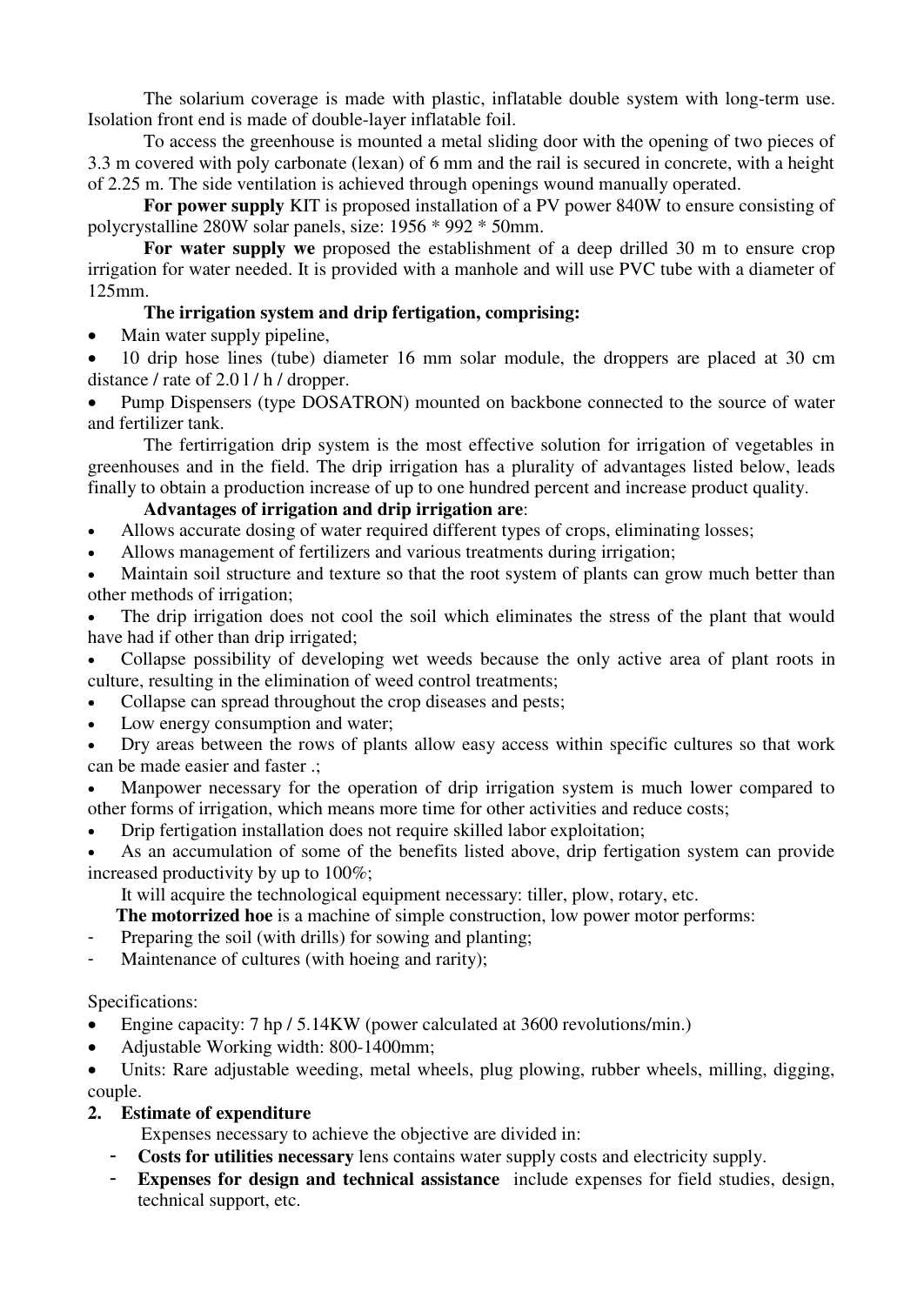- **Expenses for investment,** costs include construction and installation, assembly machines, tools and equipment necessary for conducting agricultural activity.
- In Chapter other expenses enter the site organization costs and fees expenses.

| Crt. | Categories of expenditure                    | Lei     | $\%$ |
|------|----------------------------------------------|---------|------|
|      | Costs for utilities necessary objective      | 24767   | 16.6 |
|      | Expenses for design and technical assistance | 10347   | 6.9  |
|      | Expenses for the basic investment            | 106.578 | 71.4 |
|      | Other expenses                               | 7524    | 5.1  |
|      | <b>Total Investment</b>                      | 149.217 | 100  |

**Table 1. The expenditure shown in the general budget to achieve the objective by category of expenditure** 

## **3. Annual costs for agricultural activity**

 *Annual costs for raw materials* **- include** the amount for the purchase of raw materials and materials in agricultural activity in the solar vegetable cultivation: planting, disinfectants, support material, fertilizers, pest treatment, packaging, fuel, etc.

| Raw materials               | UM | <b>Consumption unit</b>                    | Annual<br><b>Consumption</b> | <b>Unit Price</b><br>(VAT)<br>included) | <b>Total</b><br>annual<br>payments |
|-----------------------------|----|--------------------------------------------|------------------------------|-----------------------------------------|------------------------------------|
|                             |    |                                            |                              | LEI/UM                                  | LEI/UM                             |
| Spinach seed                | kg | 2g / sqm                                   | February                     | 23.34                                   | 46                                 |
| <b>Tomato Seedling</b>      | pc | $2.5$ plants / m                           | 1250                         | One                                     | 1250                               |
| <b>Cucumber Seedling</b>    | pc | 2.2 plante / sqm                           | 1100                         | <b>One</b>                              | 1100                               |
| Fertilizers, pest treatment |    | aprox.2 l solution $/$ 500 sq m            | 10                           | 30                                      | 300                                |
| Disinfectants ground        |    | 701/1000 sq.m.                             | 70                           | 13.5                                    | 945                                |
| Twine support               | kg | 1kg equivalent to 1600ml                   | 5                            | 15                                      | 75                                 |
| Black film mulching         | kg | approx. 35 kg (equivalent to<br>$2400$ mL) | 70                           | 12                                      | 840                                |
| Wire support                | kg | 10 lines $/50$ m $/$ row about 2<br>Kg     | 4                            | Three                                   | 12                                 |
| Packing                     | pc | capacity 10 kg / pc                        | 400                          | 1.5                                     | 600                                |
| Fuel consumption            |    | about 1.8L/h                               | 16                           | 6.3                                     | 101                                |
|                             |    | Total expenditure on raw materials         |                              |                                         | 5269                               |

Table no. 2 The annual costs for raw materials

 *Personnel expenses in the amount of* **17.100 lei / year** is the monthly salary costs including social security contributions.

Labor necessary agricultural activities will be provided by a single employee and family members.

 *Payments for agricultural activity,* worth 4350 lei / year represents insurance spending, distributes and administrative expenses.

|             | . . |               |
|-------------|-----|---------------|
|             |     | <b>Total</b>  |
| ecification |     | disbursements |
|             |     | . I T INT     |

**Table 3. Other payments to agricultural activity** 

| <b>Specification</b>        | <b>Total</b><br>disbursements<br>annual LEI |
|-----------------------------|---------------------------------------------|
| Expenditure insurance       | 1,350                                       |
| Distributes expenses        | 1,200                                       |
| Administrative expenses     | 1,800                                       |
| <b>Total other payments</b> | 4350                                        |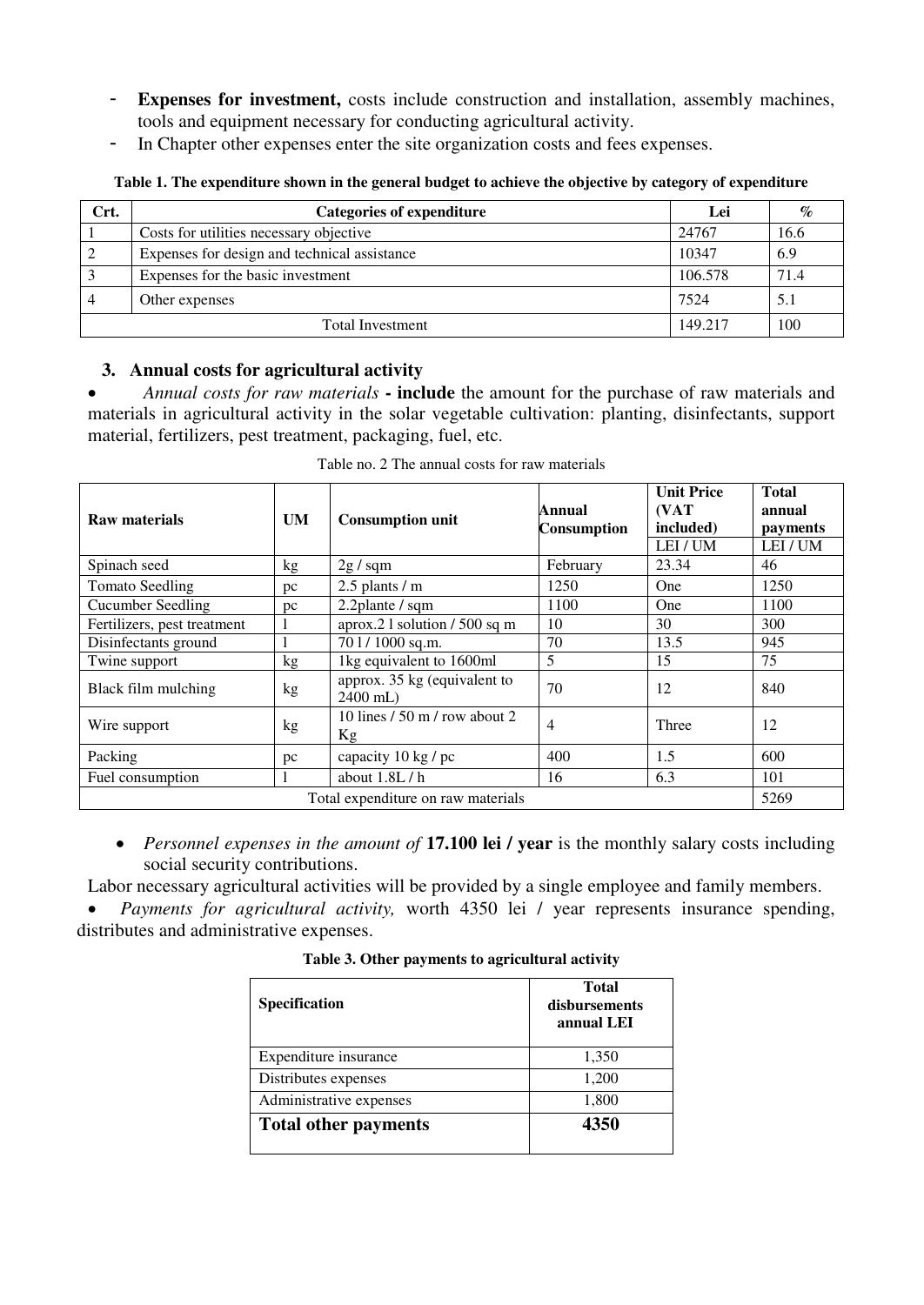*In Chapter other payments* - Values of local taxes on land and construction costs estimated at 5.5% tax contributions to CASS and 31.3% for CAS, pay VAT tax rate is 24%, net income tax ( 16%).

| <b>Specification</b>              | <b>Total annual</b><br>disbursements<br>LEI |
|-----------------------------------|---------------------------------------------|
| Local taxes                       | 969                                         |
| Expenditure tax contributions due | 4531                                        |
| VAT                               | 2,490                                       |
| Income tax net                    | 2180                                        |
| <b>Total other payments</b>       | 10170                                       |

| Table no. 4 Other pay the local taxes |  |  |  |  |
|---------------------------------------|--|--|--|--|
|---------------------------------------|--|--|--|--|

### **4. Production-capacity estimate.**

To estimate production capacity of varieties of vegetables grown in solar resulting in:

- Crops spinach, on 1000 sqm productivity average of 2 kg / sqm / month resulting annual production of 2,000 kg.

- To crop cucumbers on 500 sqm average productivity per month for 5 kg / m<sup>2</sup> and a sampling period of 4 months, resulting annual production of 10000 kg.

- The tomato crop on an area of 500 square meters, the average productivity per month 3 kg / m² and a sampling period of 4 months, follows an annual production of 6,000 kg.

 The culture of spinach in the solar system is in successive cultures, in this case before the basic culture (tomatoes, cucumbers, etc.).

The quantity and value forecast revenues from agriculture, is as follows (table 5):

|                    |           | Price / Unit | <b>Physical Sales</b> | Sales value |
|--------------------|-----------|--------------|-----------------------|-------------|
| Nr. Crt.           | Category  | lei / kg     | KG                    | LEI         |
|                    | Tomatoes  | Three        | 6000                  | 18000       |
|                    | Cucumbers | 2.5          | 10000                 | 25000       |
|                    | Spinach   | 4.5          | 2000                  | 9000        |
| <b>Total sales</b> |           | 18000        | 52000                 |             |

**Table no. 5 Income annual physical and value crops of tomatoes, cucumbers and spinach.** 

In this study we analyzed two situations:

**A.** The situation where the costs for the basic investment (106,578 lei) are covered by credit from the bank (hypothetical situation no. 1).

In this hypothetical situation (No.1) was considered necessary investment bank loan for the amount of 106,578 lei worth base representing a rate of 71.4% and own contribution in the amount of 69,358 lei.

The following table presents rates, interest and fees associated with the loan contracted for 6 years with an annual interest rate of 8%, the first year of grace, year of the project, starting pay rates since February (the first year of forecast).

| Specification            | Year 1 | Year 2 | Year 3 | Year 4 | Year 5 | Year 6 |
|--------------------------|--------|--------|--------|--------|--------|--------|
| Rate                     |        | 21316  | 21316  | 21316  | 21316  | 21316  |
| Interest and commissions | 7816   | 7745   | 6039   | 4.334  | 2.629  | 924    |
| <b>Total Payments</b>    | 7816   | 29060  | 27355  | 25.650 | 23945  | 22239  |

**Table 6 panel of bank loan repayment (hypothetical situation No.1)**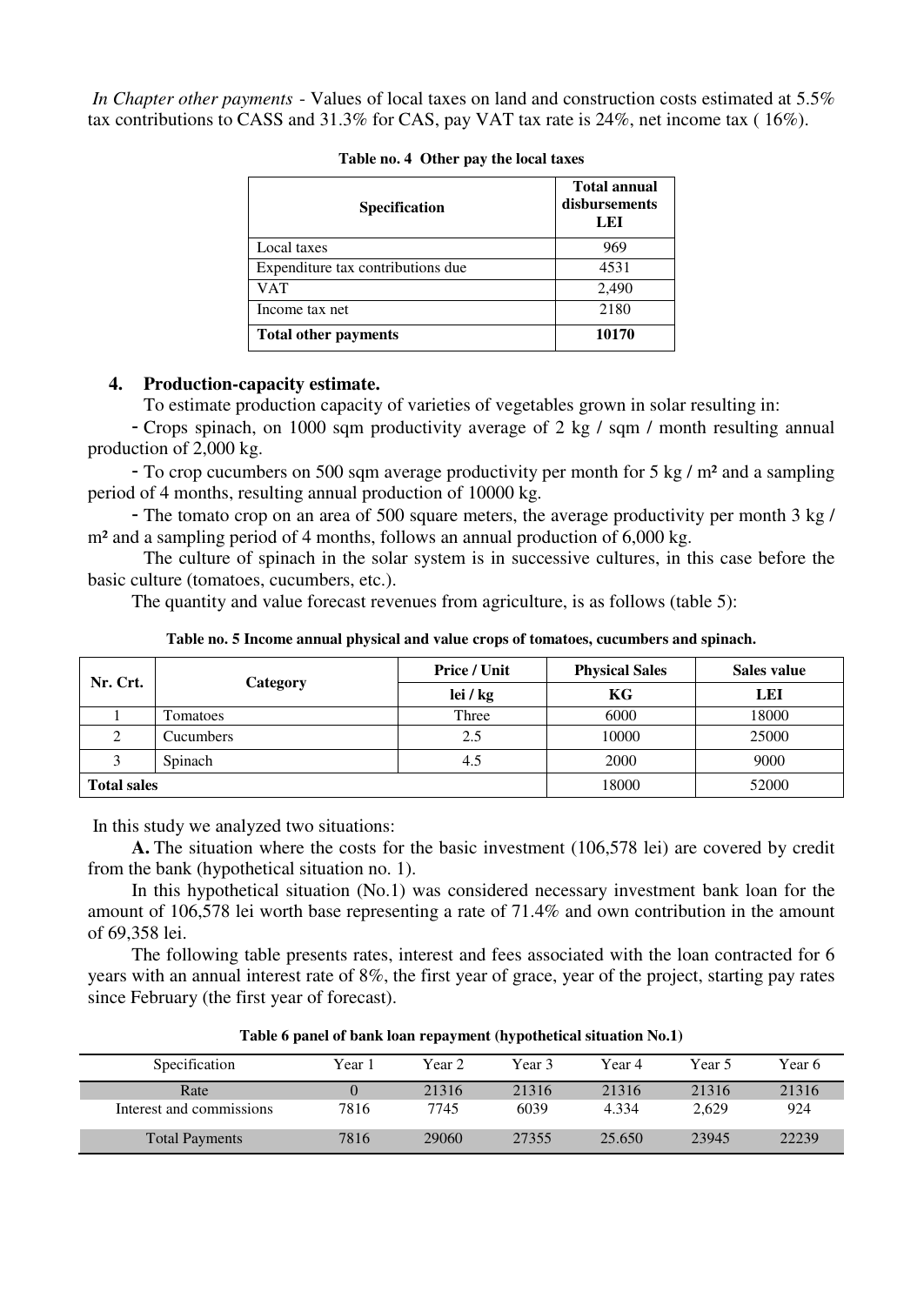|  |  | Table No. 7 Estimate the hypothetical situation no. One |  |  |
|--|--|---------------------------------------------------------|--|--|
|--|--|---------------------------------------------------------|--|--|

| Nr. No.                     | Category                               | UM  | <b>TOTAL YEAR 1</b> |
|-----------------------------|----------------------------------------|-----|---------------------|
|                             | Own contribution                       | LEI | 69358               |
| $\mathcal{D}_{\mathcal{L}}$ | Other income (interest, etc.)          | LEI | 27289               |
|                             | Loans contracted                       | LEI | 106.578             |
| Total receipts              |                                        | LEI | 203.225             |
| $\overline{4}$              | Payments for debt repayment:           | LEI | 7817                |
| 5                           | - Loans taken from banks and interest  | LEI | 7817                |
| 6                           | Payments related to the project        | LEI | 149.217             |
| <b>TOTAL PAYMENTS</b>       |                                        | LEI | 157.034             |
|                             | <b>AVAILABLE CASH AT END OF PERIOD</b> | LEI | 46191               |

 Table. 8 contains estimates of revenue and payments for a period of 5 years after the investment.

Includes revenues from agriculture, estimated at the same level throughout the period, payments to settle the debt (bank loan), taxes on agricultural activity, which consists of payments for raw materials and other payments to agricultural activity (staff costs and administrative payments, distribution, etc.).

In the part of other expenses payments are included VAT, taxes and fees.

| Nr. Crt.       | Category                                | UM         | Year 1    | AN <sub>2</sub> | <b>YEAR</b> | <b>YEAR</b> | AN <sub>5</sub> |
|----------------|-----------------------------------------|------------|-----------|-----------------|-------------|-------------|-----------------|
|                | <b>Proceeds from agriculture</b>        | <b>LEI</b> | 52,000    | 52,000          | 52,000      | 52,000      | 52,000          |
|                | <b>Payments for debt repayment:</b>     | LEI        | 29060     | 27355           | 25.650      | 23945       | 22239           |
|                | <b>Payments for farming:</b>            | <b>LEI</b> | 26719     | 26719           | 26719       | 26719       | 26719           |
| One            | - Payments for raw materials            | LEI        | 5.269     | 5.269           | 5.269       | 5.269       | 5269            |
| February       | - Other payments                        | LEI        | 21450     | 21450           | 21450       | 21450       | 21,450          |
| Other payments |                                         | LEI        | 10170     | 10170           | 10170       | 10170       | 10170           |
|                | <b>TOTAL PAYMENTS</b>                   | <b>LEI</b> | 65949     | 64244           | 62539       | 60834       | 59128           |
|                | <b>SURPLUS / DEFICIT</b>                | LEI        | $-13,949$ | $-12,244$       | $-10,539$   | $-8834$     | $-7128$         |
| <b>PERIOD</b>  | <b>CASH AVAILABLE FROM THE PREVIOUS</b> | <b>LEI</b> | 46191     | 32242           | 19997       | 9458        | 623             |
|                | <b>AVAILABLE CASH AT END OF PERIOD</b>  | <b>LEI</b> | 32242     | 19997           | 9458        | 623         | $-6505$         |

**Table 8 Estimate of receipts and payments over a period of 5 years from the investment**

By estimating receipts and payments table. for a period of 5 years from the time of investment demonstrates that the investment available cash in the first year of implementation is 46,191 lei in the first year of forecast earnings from agriculture are worth 52,000 lei and total payments worth of 65,949 lei, resulting in available cash at the end of the first year of 32,242 lei. In the coming years the forecast available cash at the end is becoming smaller, with proceeds from agricultural activity cannot cover, thus Year 5 tested negative.

**B.** The situation in which the investment is financed 40% through grants and 60% bank loan (hypothetical situation No.2)

| <b>Financial Plan</b>           | Value eligible | Value<br>ineligible | <b>Total</b> |
|---------------------------------|----------------|---------------------|--------------|
| Public aid grant                | 46446          |                     | 46446        |
| Private co-financing, of which: | 69669          | 33102               | 102,771      |
| - Self-financing                |                | 33102               | 33102        |
| - Loans                         | 69669          |                     | 69669        |
| <b>TOTAL PROJECT</b>            | 116,115        | 33102               | 149,217      |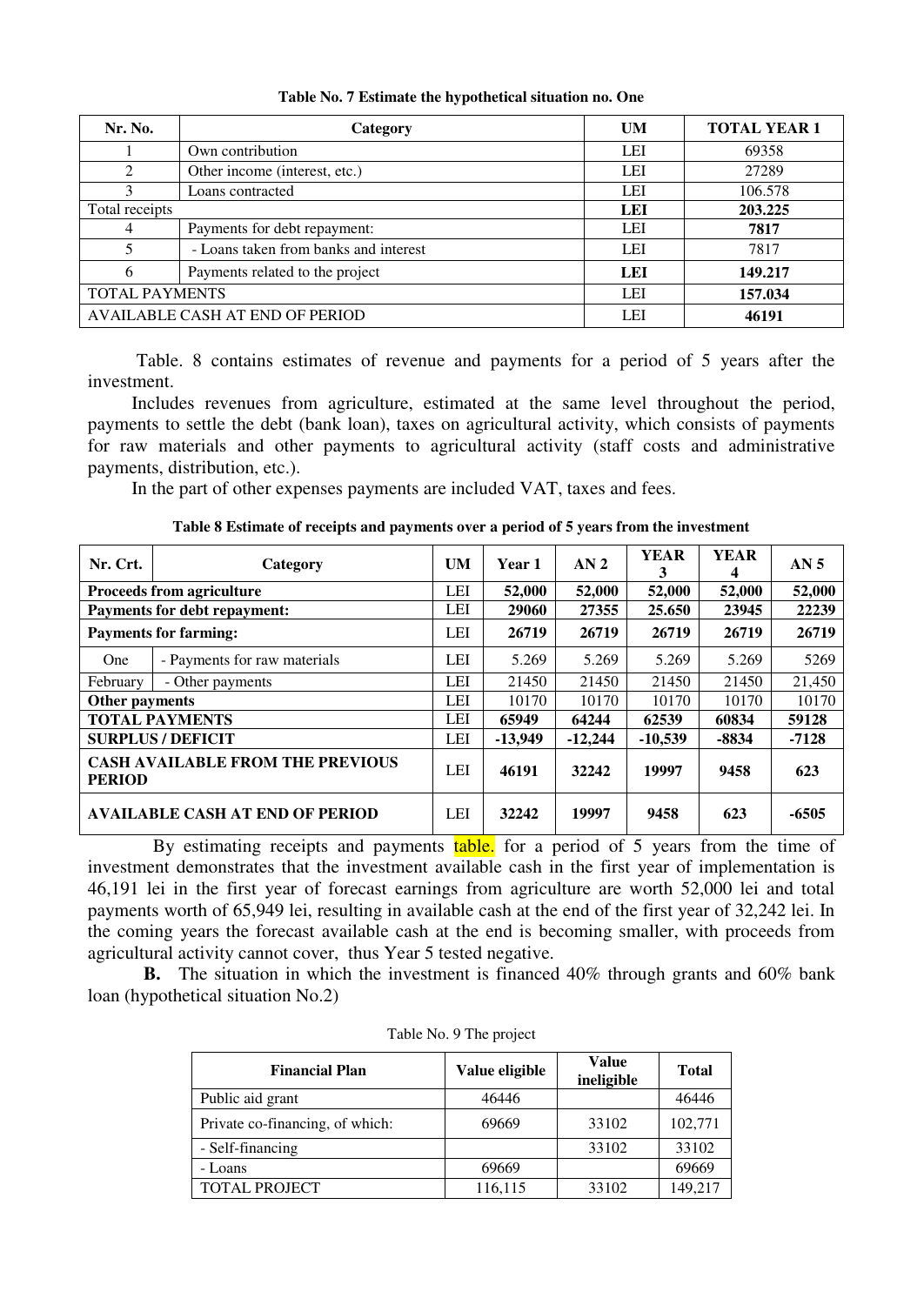As shown in the data table 9, where no.2 hypothetical situation, public aid for 46446 lei, representing a 40%, the loans from contracted bank of 69669 lei, representing a 60% of the eligible project .

Self-financing of 33102 lei, are not for eligible project expenses (VAT, etc.).

| Payments to pay bank Year<br>debt | Implementation | Forecast<br>Year 1 | Year 2 of 3<br>the<br>weather | vear<br>forecast | Year<br>4<br>forecast | - 5<br>vear<br>forecast |
|-----------------------------------|----------------|--------------------|-------------------------------|------------------|-----------------------|-------------------------|
| Rate                              |                | 13934              | 13934                         | 13934            | 13934                 | 13934                   |
| <b>Interest and commissions</b>   | 5109           | 5063               | 3948                          | 2.833            | 1.719                 | 604                     |
| <b>Total Payments</b>             | 5109           | 18996              | 17882                         | 16767            | 15652                 | 14538                   |

**Table no. 10 Pictures of bank loan repayment (hypothetical situation No.2)** 

Table No.10 stands out rates and interest on those six years, the first year of implementation and 5 year forecast period that covers the loan in the amount of 69669 lei with an annual interest rate of 8% and the year of grace implementation project.

| 13                                     | Own contribution                                          | <b>LEI</b> | 33102   |
|----------------------------------------|-----------------------------------------------------------|------------|---------|
| 15                                     | Other income (interest, etc.)                             | LEI        | 27289   |
| 17                                     | Loans contracted                                          | <b>LEI</b> | 69669   |
| 18                                     | <b>Grant EAFRD</b>                                        | <b>LEI</b> | 46446   |
| <b>Total receipts</b>                  |                                                           | <b>LEI</b> | 176.506 |
| 19                                     | Payments for debt repayment:                              | <b>LEI</b> | 5109    |
| 20                                     | - Loans taken from banks and interest (and interest rates | <b>LEI</b> | 5109    |
| 31                                     | Payments related to the project EAFRD:                    | LEI        | 144.107 |
| 32                                     | -achiziții tangible fixed assets, including VAT           | LEI        | 7741    |
| 33                                     | -achiziții intangible fixed assets, including VAT         | <b>LEI</b> | 11655   |
| 34                                     | -increasing investment being                              | <b>LEI</b> | 124.712 |
| <b>TOTAL PAYMENTS</b>                  |                                                           | LEI        | 149.217 |
| <b>SURPLUS / DEFICIT</b>               |                                                           | LEI        | 27289   |
| <b>AVAILABLE CASH AT END OF PERIOD</b> |                                                           |            | 27289   |

**Table. 11 Estimate the hypothetical situation No. 2** 

In the hypothetical situation No.2 revenues is the sum of own contribution, grant loans and aid plus other income, and if the sum of payments for the payment of debt payments and payments linked to the proposed investment, resulting in late implementing a cash available of 27289 lei.

**Table 12 The estimate of receipts and payments over a period of 5 years from the investment** 

| Nr. Crt.                                                 | Category                                             | UM         | Year 1 | AN <sub>2</sub> | <b>YEAR</b> | YEAR <sub>4</sub> | AN <sub>5</sub> |
|----------------------------------------------------------|------------------------------------------------------|------------|--------|-----------------|-------------|-------------------|-----------------|
| Proceeds from farming.                                   |                                                      | LEI        | 52,000 | 52,000          | 52,000      | 52,000            | 52,000          |
| Payments for debt repayment:                             |                                                      | LEI        | 18996  | 17882           | 16767       | 15652             | 14538           |
| Payments for farming:                                    |                                                      | LEI        | 26719  | 26719           | 26719       | 26719             | 26719           |
| <b>One</b>                                               | - Payments for raw materials                         | <b>LEI</b> | 5269   | 5269            | 5269        | 5269              | 5269            |
| February                                                 | - Salaries and expenses for carrying<br>agricultural | LEI        | 21,450 | 21,450          | 21,450      | 21,450            | 21,450          |
| Three                                                    | <b>Taxes</b>                                         | LEI        | 10170  | 10170           | 10170       | 10170             | 10170           |
| <b>TOTAL PAYMENTS</b>                                    |                                                      | LEI        | 55886  | 54771           | 53657       | 52542             | 51427           |
| <b>SURPLUS / DEFICIT</b>                                 |                                                      | LEI        | 3886   | 2771            | 1657        | $-542$            | 573             |
| <b>CASH AVAILABLE FROM THE PREVIOUS</b><br><b>PERIOD</b> |                                                      | LEI        | 27289  | 23403           | 20632       | 18975             | 18433           |
| <b>AVAILABLE CASH AT END OF PERIOD</b>                   |                                                      | LEI        | 23403  | 20632           | 18975       | 18433             | 19006           |

The data presented in Table 12 is distinguished receipts and payments for the 5-year forecast after the issuing of investment, resulting in: